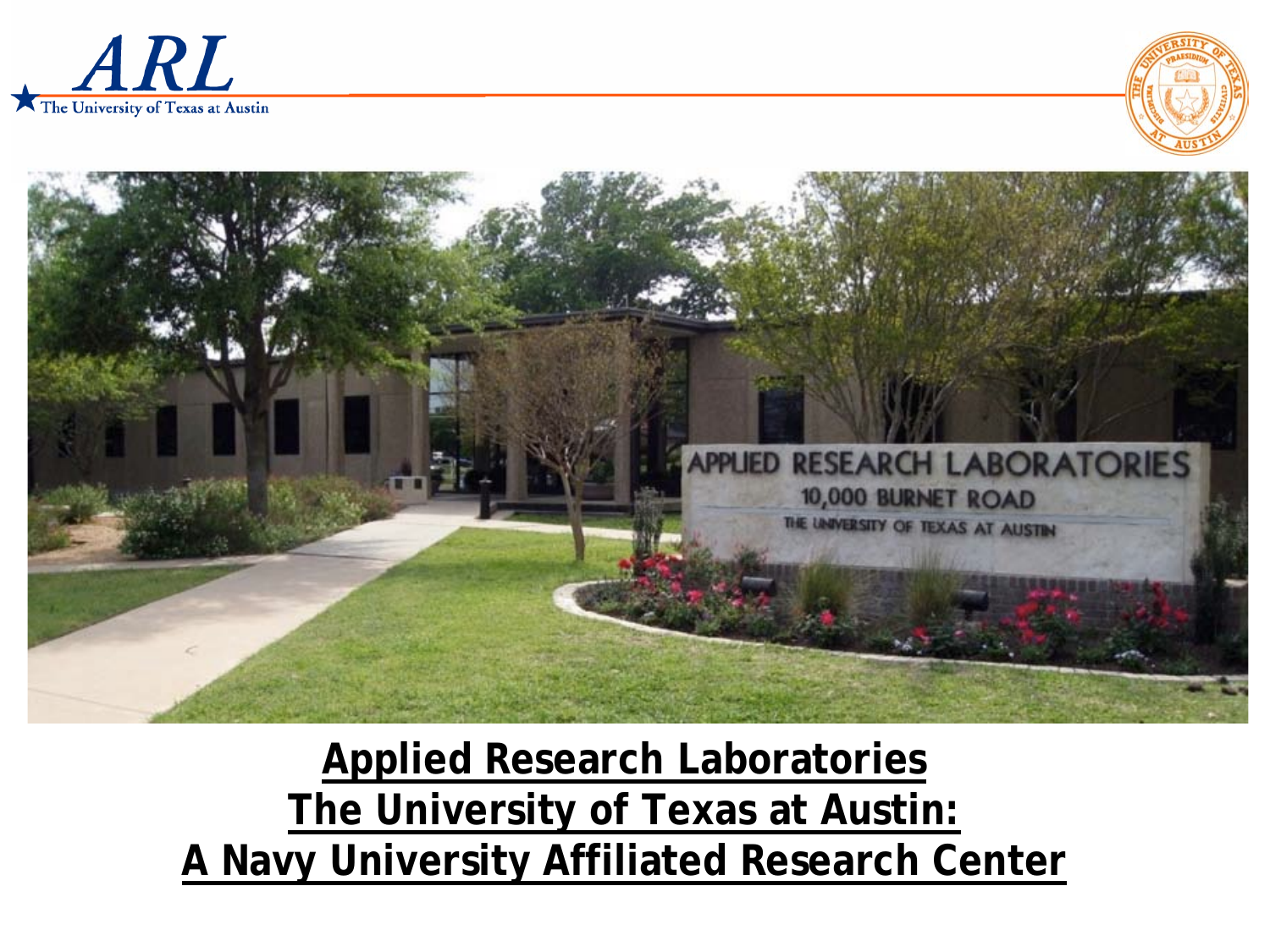



# **ARL:UT in Brief**

- One of five Navy University Affiliated Research Centers (UARCs)
	- Operate under Director, Defense Research and Engineering (DDR&E) charter and management plan with sole-source contract
	- Maintain university-based engineering and technology capabilities deemed essential to DoD
- Technical Program Areas: Acoustics, Electromagnetics, Information Technology
	- Emphasis on basic and applied research leading to prototype development for defense and national security applications
- Organization
	- ~650 staff
		- 325 research staff (20% PhD, 50% MS/MA, 30% BS/BA)
		- 75-150 students (all U.S. citizens)
	- ~\$75M/yr funding (all soft money)
	- Secure facility (all professional staff have security clearances)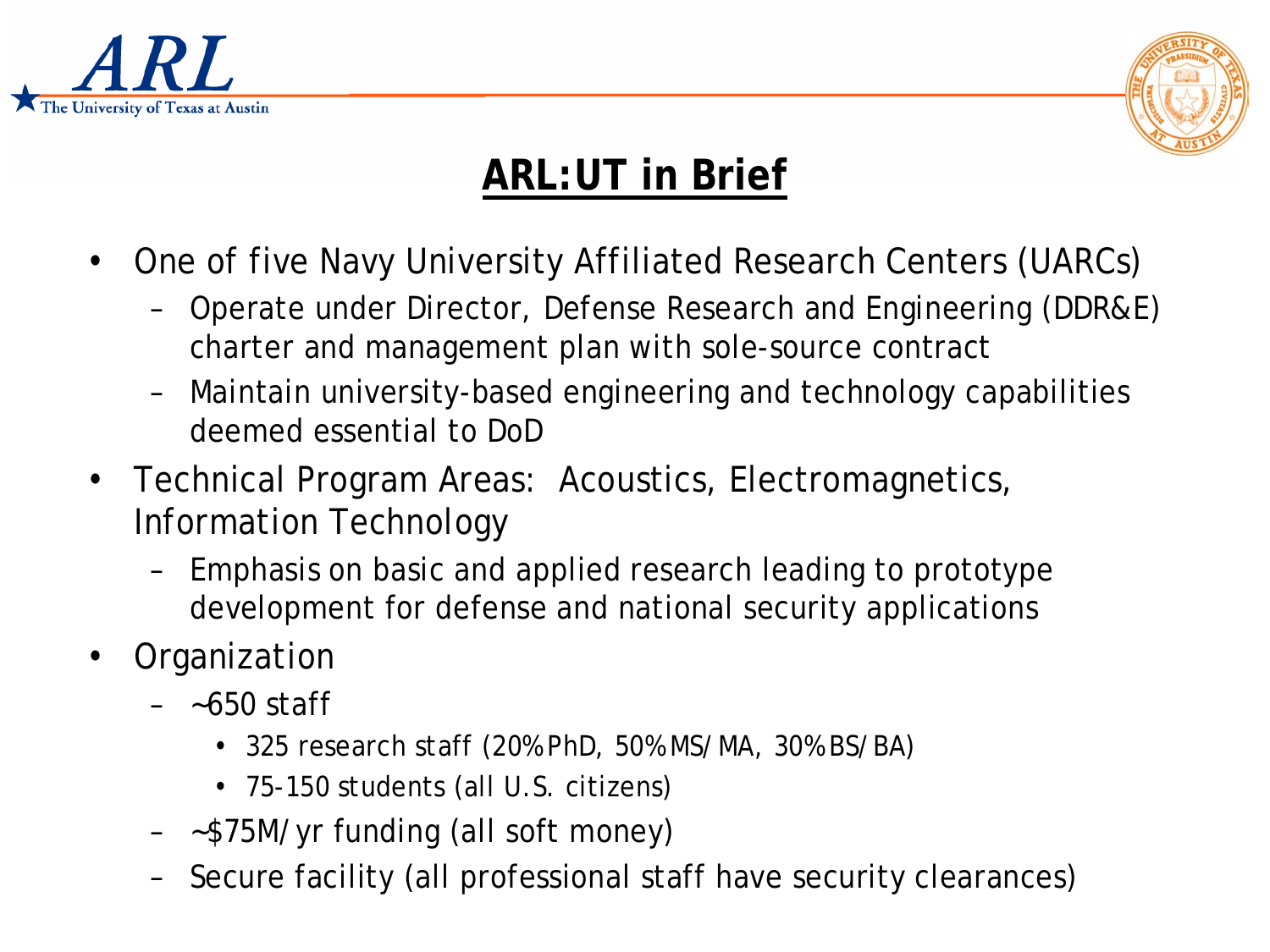



# **UARCs, Academia, and Innovation**

- UARCs are a bridge between operational needs and academic research
	- Focus on applied problems to solve operational needs, but with reach back to basic research on campus
- UARCs facilitate faculty involvement in applied problems
	- Awareness of operational needs
	- Assist with competing faculty requirements (publish, graduate students)
	- Access to classified facilities
- UARCs engage students in research relevant to national security.
	- Workforce renewal.
- UARCs can bridge Navy development with DHS needs

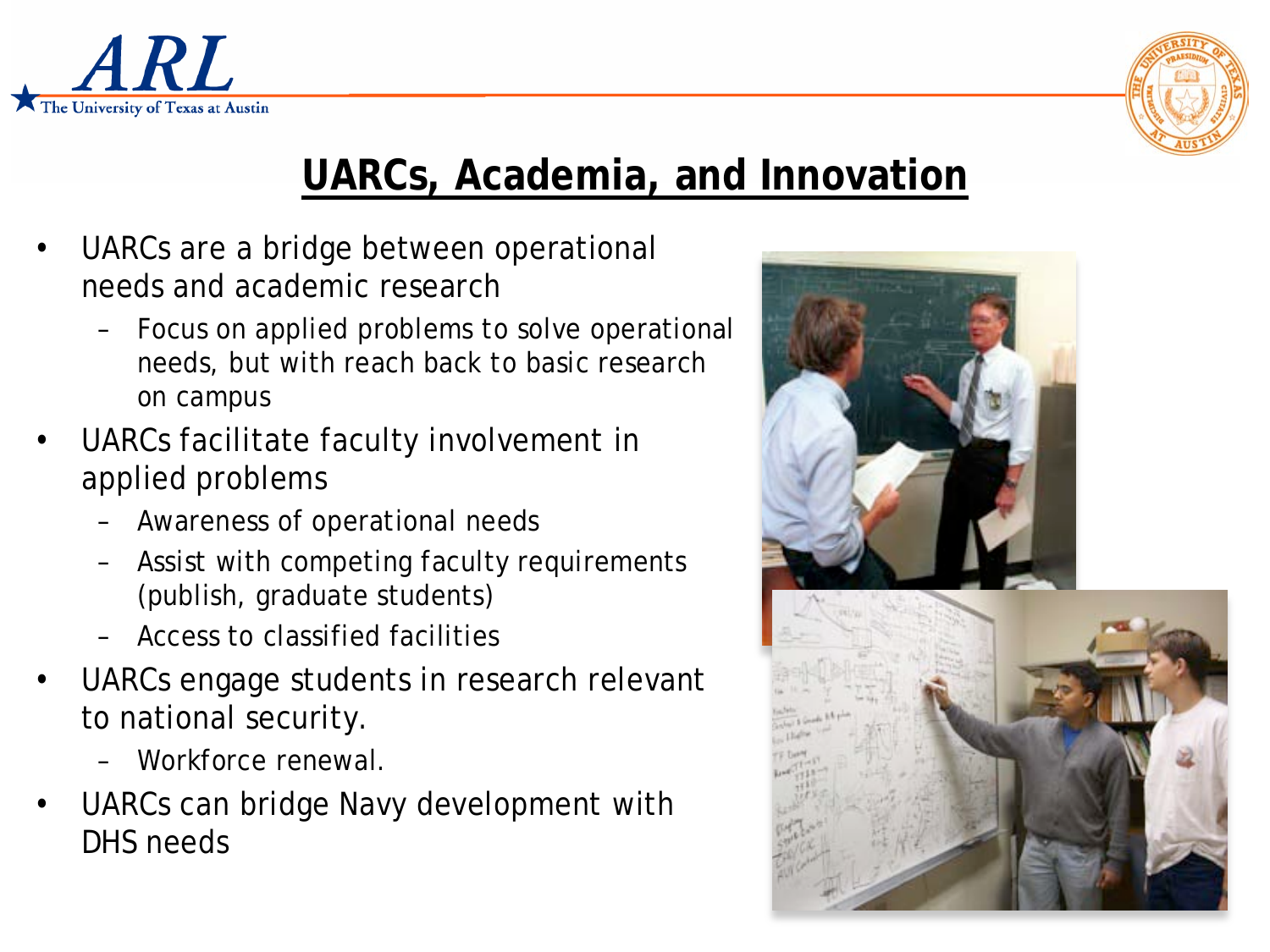



### **Swimmer Detection Sonar**



- ARL-developed AN/WQX-2 is currently in use by USN and Coast Guard in integrated waterfront security systems.
	- Automated detection, tracking, classification and alerting for surface and subsurface intruders.
	- Installed at various Navy bases worldwide.
- Selected for use by US Allies for protection of key naval bases.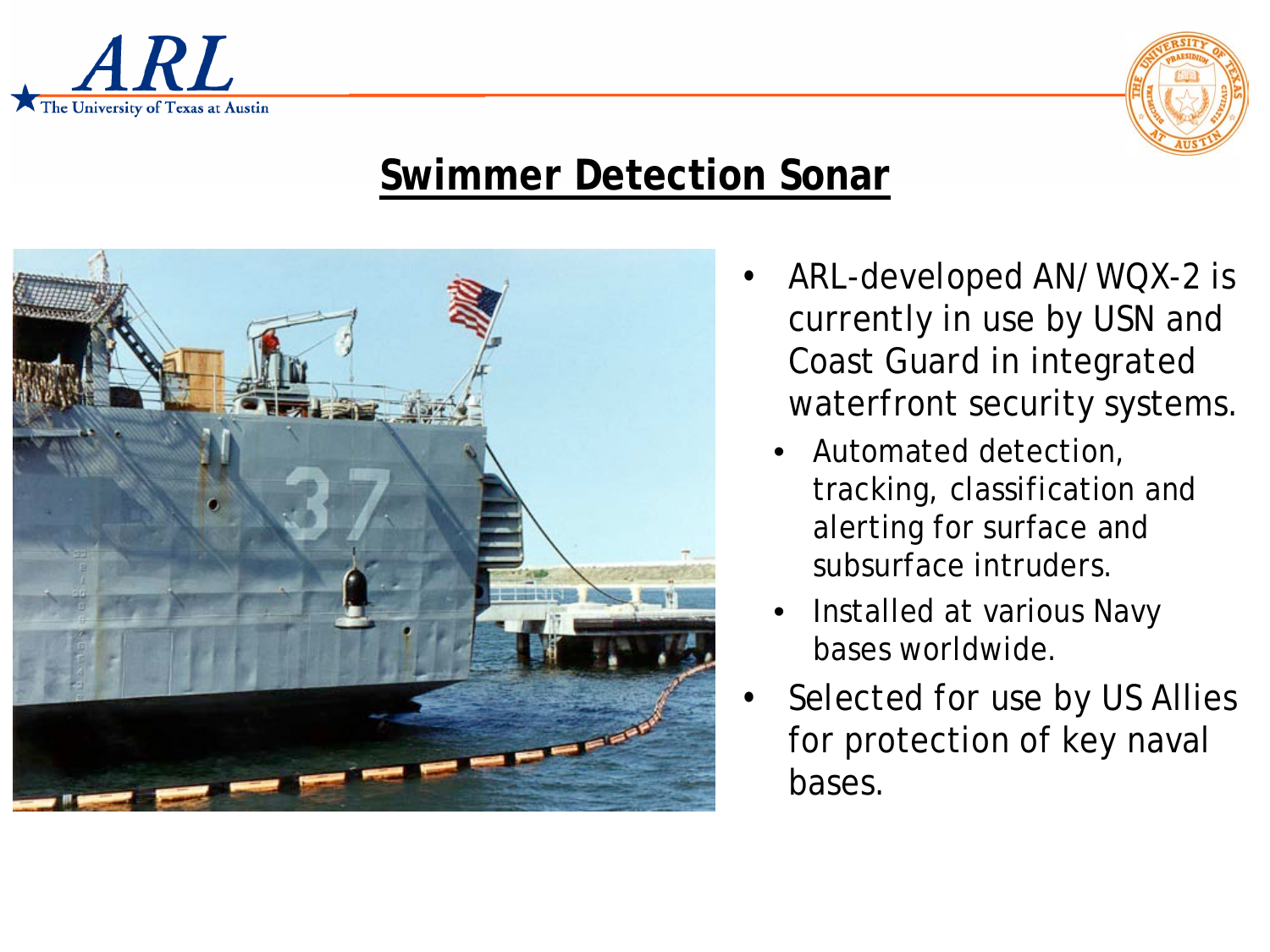



## **Diver Hull Imaging and Navigation Sonar**



- Provides capability to inspect the hull of a ship to find attached mines or other devices.
- Current Implementation:
	- Diver held auto scanning sonar
	- Image data remoted to surface and displayed in diver face mask
	- Incorporates beacon-based acoustic navigation system with orientation & depth sensors
	- Full voice communications with diver
- Potential for AUV implementation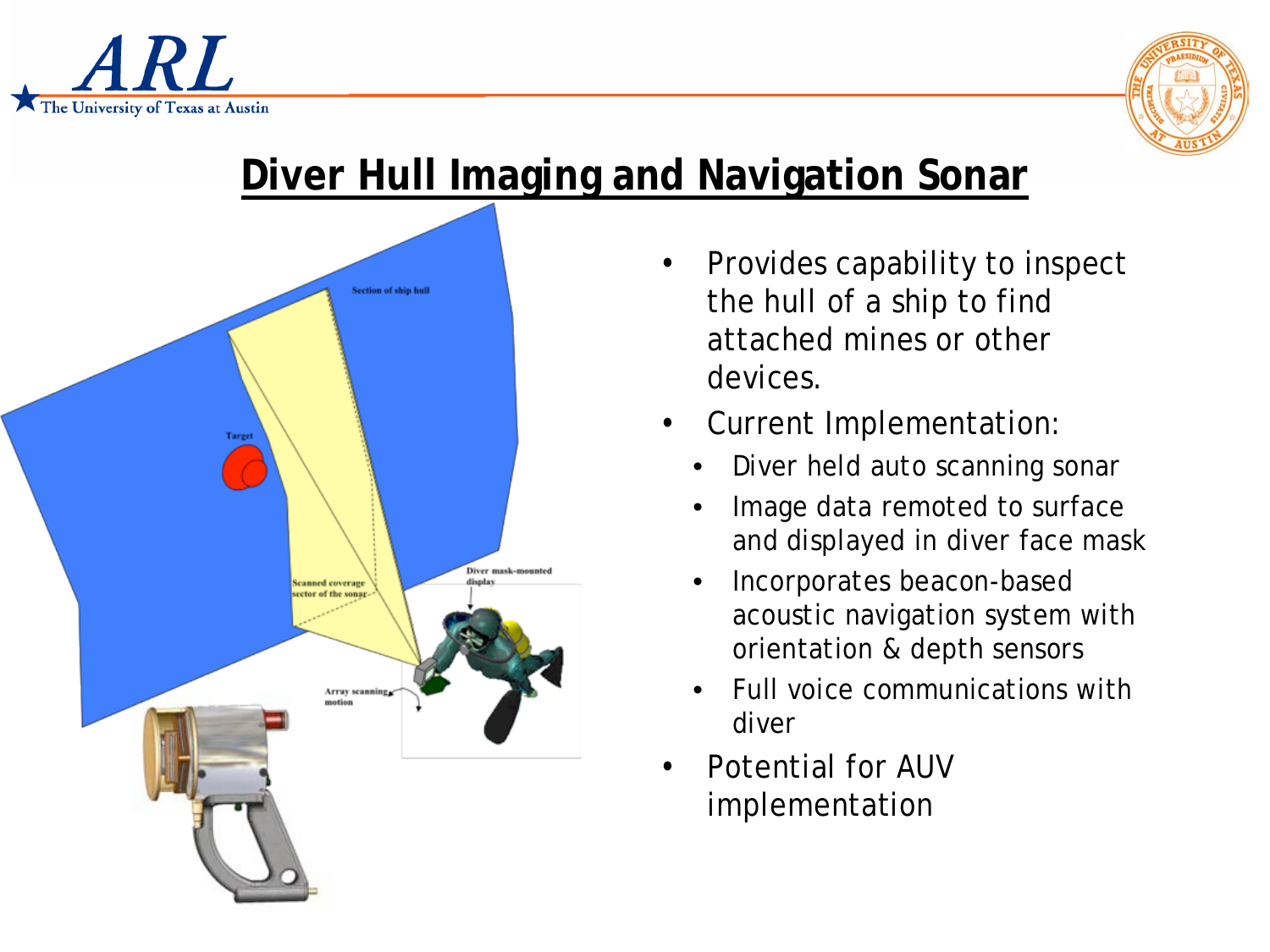



#### **DHINS Image of Diver**